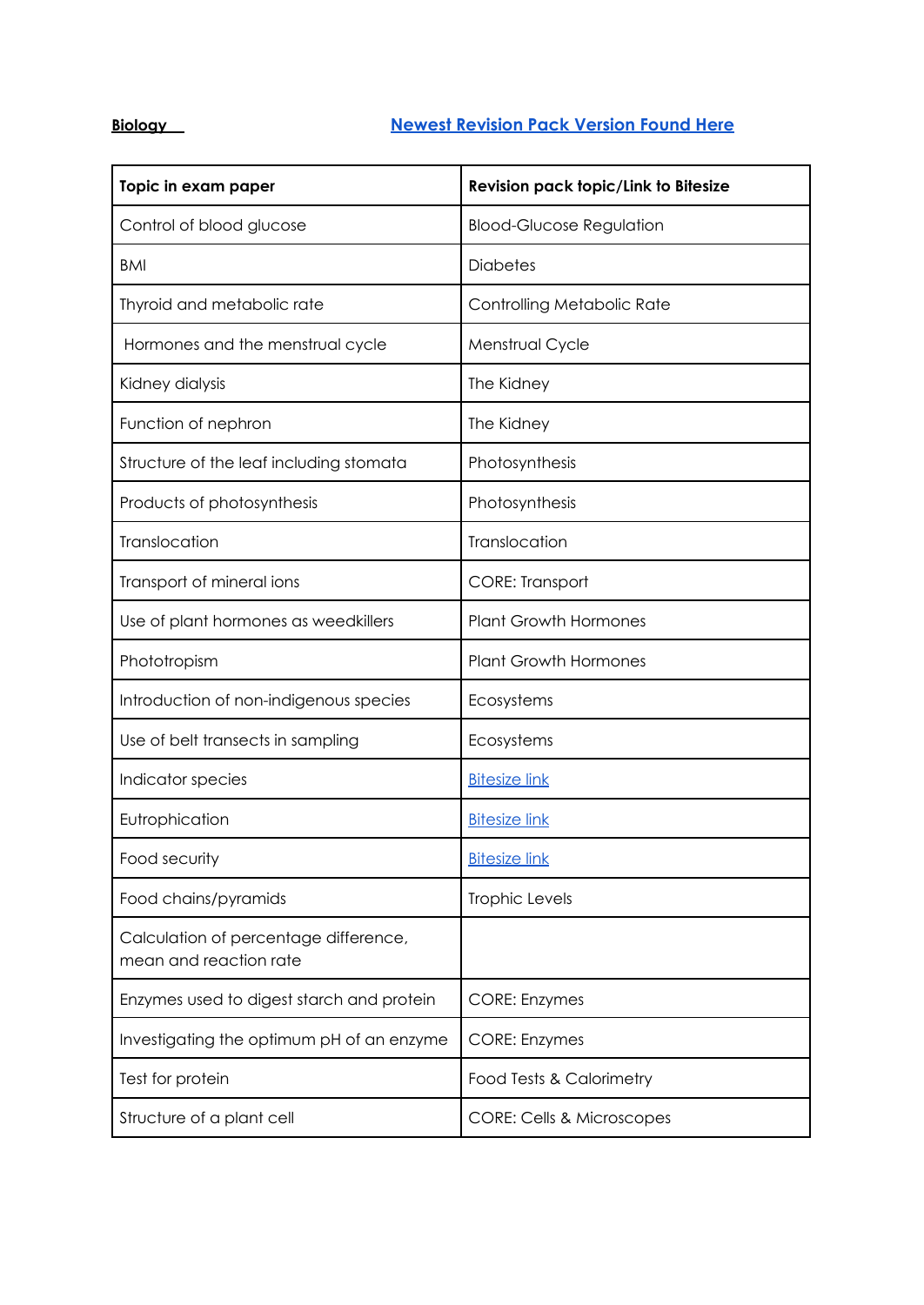## **Chemistry**

| Topic in exam paper                                                   | Topic in revision pack                                 |
|-----------------------------------------------------------------------|--------------------------------------------------------|
| Alkali metals -<br>properties/reactions/explaining reactivity         | Group 1-The Alkali Metals                              |
| Halogens/halides-<br>properties/reactions/explaining reactivity       | Group 7-The Halogens                                   |
| Noble gases                                                           | Group 0-The NobleGases                                 |
| Test for chlorine                                                     | <b>Bitesize link</b>                                   |
| Reactions between groups 1 and 7                                      | Group 1-The Alkali Metals and Group 7<br>-The Halogens |
| Effects of surface area and temperature on<br>rate of reaction        | <b>Rates of Reaction</b>                               |
| Explaining rate of reaction using the<br>Collision Theory             | <b>Rates of Reaction</b>                               |
| Reactions between sodium thiosulphate<br>and hydrochloric acid        | <b>Rates of Reaction</b>                               |
| <b>Bond energy calculations</b>                                       | <b>Bitesize link</b>                                   |
| Explaining exo/endothermic reactions                                  | <b>Bitesize link</b>                                   |
| Ion formation                                                         | Ionic Bonding                                          |
| Molecular substances                                                  | Molecular Compounds                                    |
| Calculating concentrations                                            | <b>Bitesize link.</b> Concentration of Solutions       |
| Atomic structure                                                      | Atomic Structure                                       |
| Equations: writing; balancing; ionic; half                            | <b>Balancing Equations (Core Skills)</b>               |
| Calculation of: RAM; reacting masses;<br>empirical formula; % by mass | Empirical Formula; Atomic Mass & Isotopes              |
| Calculating rates of reaction                                         | <b>Rates of Reaction</b>                               |